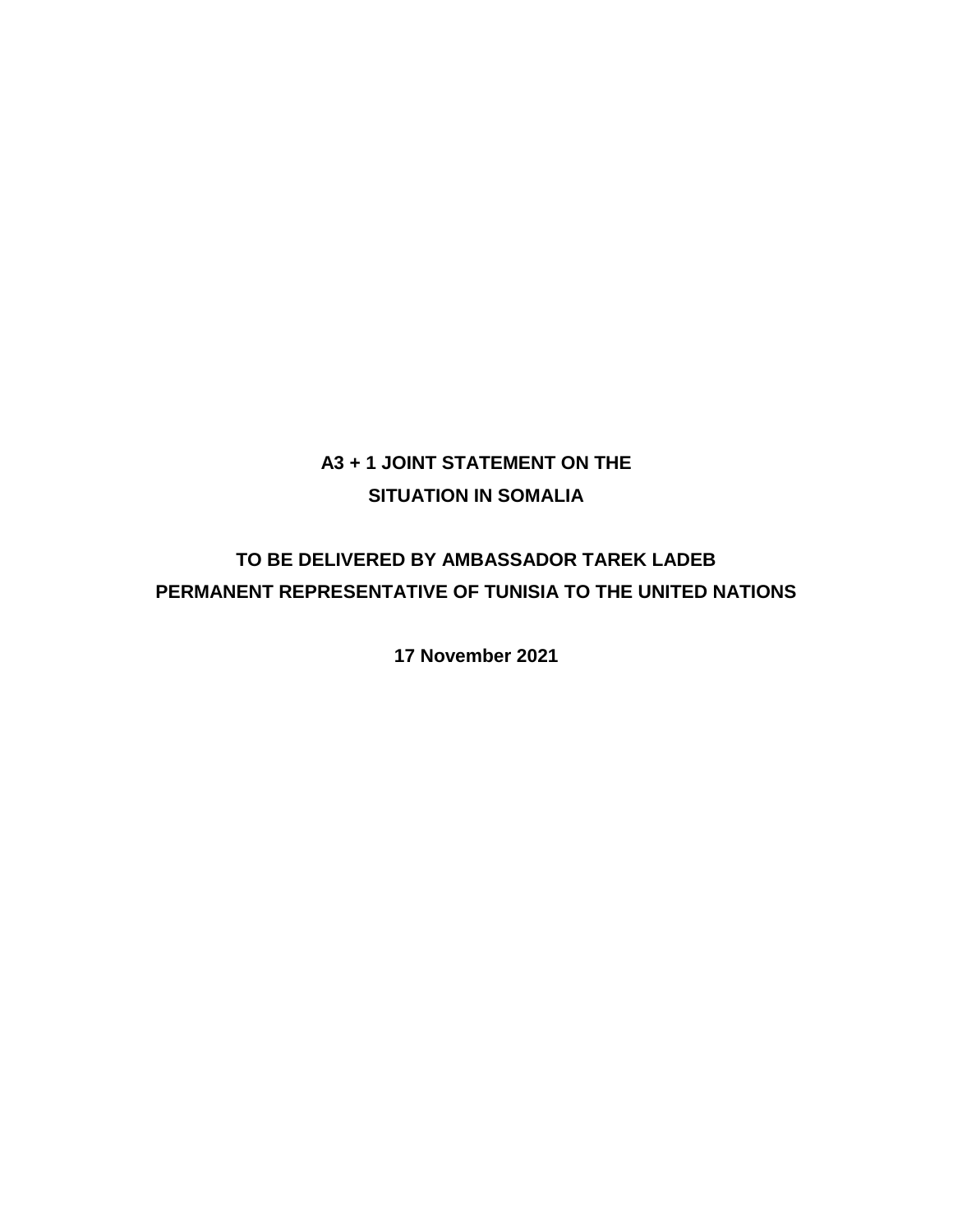### **Mr. President,**

I have the honour to deliver this statement on behalf of Kenya, Niger, Saint Vincent and the Grenadines and Tunisia, the A3+1.

We thank Mr. James Swan, Special Representative of the Secretary-General and Head of the United Nations Assistance Mission in Somalia (UNSOM), Mr. Francisco Madeira, Special Representative of the Chairperson of the African Union Commission for Somalia and Head of the African Union Mission in Somalia (AMISOM), and… (representative of civil society tbc) for their briefings.

We also would like to recognize and welcome the participation of the Permanent Representative of Somalia to this meeting (tbc).

#### **Mr. President,**

The A3+1 welcomes the completion last Saturday of the Upper House elections, with all 54 seats selected as well as the start of the House of the People's elections. We underline again the importance of completing the electoral process, including the election, of the President of Somalia, in a timely manner to realize the legitimate aspirations of the People of Somalia to security stability, democracy, good governance and development. We reiterate once more that a prolonged delay in completing the electoral process could divert resources and attention away from critical national priorities.

While we regret the missed target of 30 percent women elected to the Upper House, we note that 26 percent of persons elected, at this phase, were indeed women.. We hope that the upcoming elections for the House of the People will bridge the existing gap. We also reiterate our support for one-person one-vote elections and encourage the continuation of efforts to achieve that objective during the following election cycle.

#### **Mr. President,**

The A3+1 remains concerned by the major threat to peace, security and stability in Somalia posed by Al Shabaab terrorist group that is responsible for the majority of attacks in the country and whose terrorist and other activities have a destabilizing impact to state-building in Somalia. We particularly strongly condemn the numerous suicide attacks they perpetrated in Mogadishu during the previous three months and express our sincere condolences to the family of the victims and to the People and Government of Somalia.